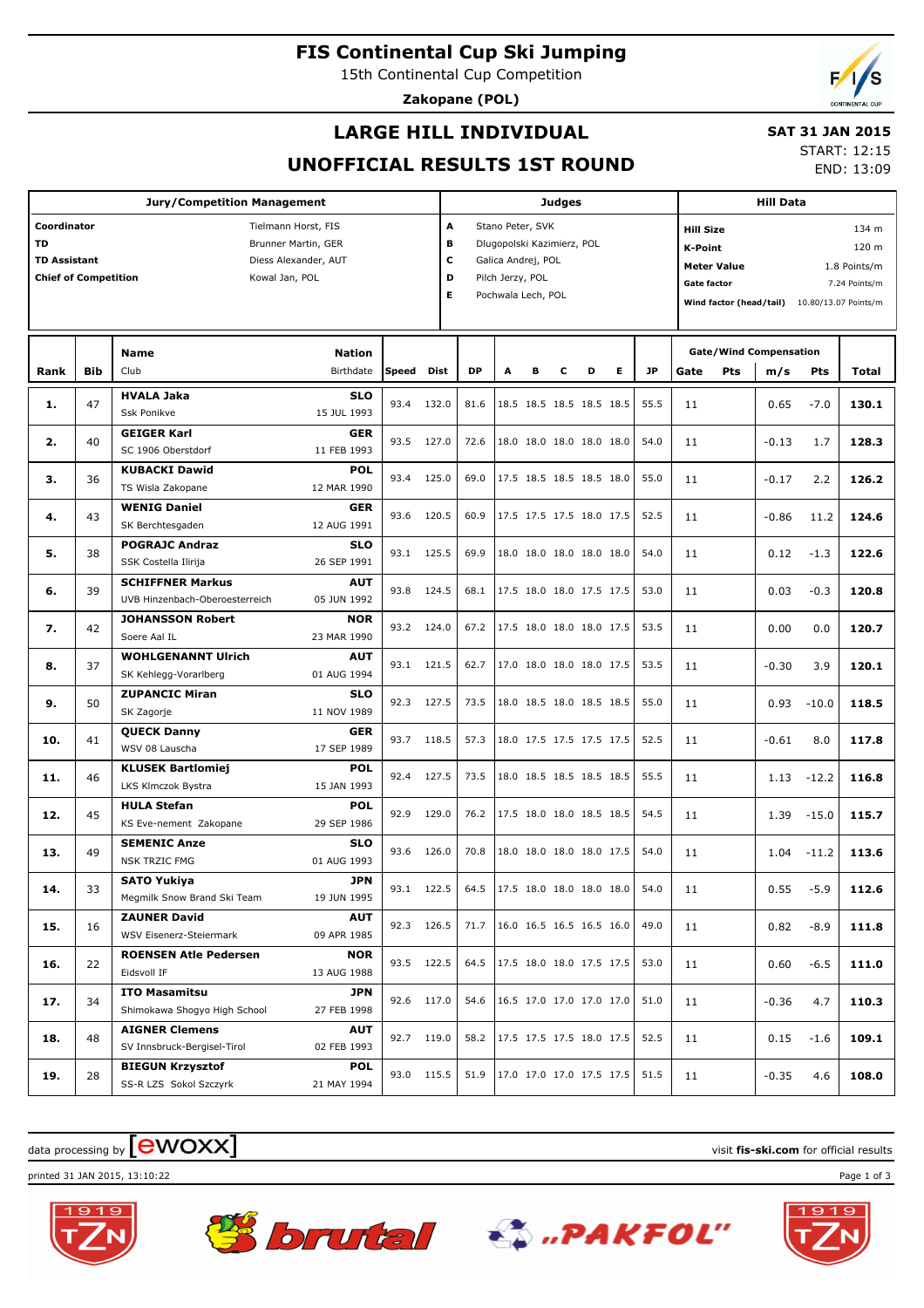# **FIS Continental Cup Ski Jumping**

15th Continental Cup Competition

**Zakopane (POL)**

# **LARGE HILL INDIVIDUAL**

#### **SAT 31 JAN 2015**

## **UNOFFICIAL RESULTS 1ST ROUND**

START: 12:15 END: 13:09

|      |                | <b>Name</b>                                      | <b>Nation</b>             |            |            |           |   |   |   |                          |    |           | <b>Gate/Wind Compensation</b> |     |         |               |       |
|------|----------------|--------------------------------------------------|---------------------------|------------|------------|-----------|---|---|---|--------------------------|----|-----------|-------------------------------|-----|---------|---------------|-------|
| Rank | <b>Bib</b>     | Club                                             | Birthdate                 | Speed Dist |            | <b>DP</b> | A | в | c | D                        | E. | <b>JP</b> | Gate                          | Pts | m/s     | <b>Pts</b>    | Total |
|      |                | <b>BJERKEENGEN Fredrik</b>                       | <b>NOR</b>                |            |            |           |   |   |   |                          |    |           |                               |     |         |               |       |
| 20.  | 27             | Kolbukameratene IL                               | 11 NOV 1988               |            | 93.2 116.5 | 53.7      |   |   |   | 16.5 17.0 17.0 17.0 17.0 |    | 51.0      | 11                            |     | $-0.19$ | 2.5           | 107.2 |
| 21.  | 44             | <b>LANISEK Anze</b>                              | <b>SLO</b>                |            | 93.3 121.5 | 62.7      |   |   |   | 15.5 15.5 17.0 16.5 16.0 |    | 48.0      | 11                            |     | 0.52    | $-5.6$        | 105.1 |
|      |                | <b>Ssk Menges</b>                                | 20 APR 1996               |            |            |           |   |   |   |                          |    |           |                               |     |         |               |       |
| 22.  | 10             | <b>HEINRICH Tim</b>                              | <b>GER</b>                | 92.9       | 122.0      | 63.6      |   |   |   | 17.5 18.0 17.5 18.0 17.5 |    | 53.0      | 11                            |     | 1.46    | $-15.8$       | 100.8 |
|      |                | Wsv Schmiedefeld                                 | 06 MAY 1995               |            |            |           |   |   |   |                          |    |           |                               |     |         |               |       |
| 23.  | 32             | <b>ALTENBURGER Florian</b>                       | <b>AUT</b>                |            | 92.4 112.0 | 45.6      |   |   |   | 16.5 17.0 16.5 17.0 16.5 |    | 50.0      | 11                            |     | $-0.39$ | 5.1           | 100.7 |
|      |                | SC Seekirchen-Salzburg                           | 02 NOV 1993               |            |            |           |   |   |   |                          |    |           |                               |     |         |               |       |
| 24.  | 17             | <b>BYRT Tomasz</b>                               | <b>POL</b>                |            | 92.3 119.0 | 58.2      |   |   |   | 16.5 17.5 17.0 18.0 17.5 |    | 52.0      | 11                            |     | 0.97    | $-10.5$       | 99.7  |
|      |                | KS Wisla Ustronianka                             | 25 JAN 1993               |            |            |           |   |   |   |                          |    |           |                               |     |         |               |       |
| 25.  | 5              | <b>BRANDT Johan Martin</b><br>Steinkjer Skiklubb | <b>NOR</b><br>24 DEC 1987 | 92.9       | 106.5      | 35.7      |   |   |   | 16.0 16.5 16.5 17.0 16.5 |    | 49.5      | 11                            |     | $-1.06$ | 13.9          | 99.1  |
|      |                | <b>MAYER Nicolas</b>                             | <b>FRA</b>                |            |            |           |   |   |   |                          |    |           |                               |     |         |               |       |
| 26.  | 30             | Courchevel                                       | 06 OCT 1990               | 92.9       | 116.0      | 52.8      |   |   |   | 17.0 17.0 17.0 17.5 17.5 |    | 51.5      | 11                            |     | 0.52    | $-5.6$        | 98.7  |
|      |                | <b>MORASSI Andrea</b>                            | <b>ITA</b>                |            |            |           |   |   |   |                          |    |           |                               |     |         |               |       |
| 27.  | 9              | C.S. FORESTALE DELLO STATO                       | 30 AUG 1988               |            | 92.2 115.0 | 51.0      |   |   |   | 16.5 16.5 17.0 17.5 17.0 |    | 50.5      | 11                            |     | 0.38    | $-4.1$        | 97.4  |
|      |                | <b>KOZISEK Cestmir</b>                           | CZE.                      |            |            |           |   |   |   |                          |    |           |                               |     |         |               |       |
| 28.  | 35             | LSK Lomnice nad Popelkou                         | 09 NOV 1991               |            | 93.1 114.5 | 50.1      |   |   |   | 16.5 17.0 16.5 17.0 17.0 |    | 50.5      | 11                            |     | 0.39    | $-4.2$        | 96.4  |
|      |                | <b>HUBER Stefan</b>                              | <b>AUT</b>                |            |            |           |   |   |   |                          |    |           |                               |     |         |               |       |
| 29.  | 31             | SC Seekirchen-Salzburg                           | 08 MAR 1994               |            | 92.6 118.0 | 56.4      |   |   |   | 17.0 17.5 17.0 17.5 17.5 |    | 52.0      | 11                            |     | 1.18    | $-12.7$       | 95.7  |
| 30.  | 25             | <b>MIETUS Krzysztof</b>                          | <b>POL</b>                |            | 93.1 112.5 | 46.5      |   |   |   | 16.5 17.0 17.0 17.5 17.5 |    | 51.5      | 11                            |     | 0.25    | $-2.7$        | 95.3  |
|      |                | AZS Zakopane                                     | 08 MAR 1991               |            |            |           |   |   |   |                          |    |           |                               |     |         |               |       |
| 31.  | 23             | <b>NAKAMURA Naoki</b>                            | <b>JPN</b>                |            | 93.1 105.0 | 33.0      |   |   |   | 16.5 16.5 16.5 16.5 17.0 |    | 49.5      | 11                            |     | $-0.97$ | 12.7          | 95.2  |
|      |                | Tokai Univ.Daiyon High School                    | 19 SEP 1996               |            |            |           |   |   |   |                          |    |           |                               |     |         |               |       |
| 32.  | 13             | <b>AALST VAN DER Oldrik</b>                      | <b>NED</b>                | 92.4       | 115.5      | 51.9      |   |   |   | 16.0 17.0 17.0 17.0 17.0 |    | 51.0      | 11                            |     | 0.79    | $-8.5$        | 94.4  |
|      |                | National Team                                    | 01 DEC 1995               |            |            |           |   |   |   |                          |    |           |                               |     |         |               |       |
| 33.  | 24             | <b>SIEGEL David</b>                              | <b>GER</b>                |            | 93.4 110.0 | 42.0      |   |   |   | 17.0 16.5 16.5 17.0 17.0 |    | 50.5      | 11                            |     | 0.04    | $-0.4$        | 92.1  |
|      |                | SV Baiersbronn                                   | 28 AUG 1996               |            |            |           |   |   |   |                          |    |           |                               |     |         |               |       |
| 34.  | 19             | <b>SHUVALOV Alexander</b>                        | <b>RUS</b><br>30 NOV 1992 |            | 92.5 109.5 | 41.1      |   |   |   | 16.0 16.5 16.5 16.5 17.0 |    | 49.5      | 11                            |     | 0.02    | $-0.2$        | 90.4  |
|      |                | <b>ROMASHOV Alexey</b>                           | <b>RUS</b>                |            |            |           |   |   |   |                          |    |           |                               |     |         |               |       |
| 34.  | 14             | <b>CSKA</b>                                      | 29 APR 1992               |            | 91.7 115.0 | 51.0      |   |   |   | 16.5 17.0 17.0 17.5 17.0 |    | 51.0      | 11                            |     | 1.07    | $-11.6$       | 90.4  |
|      |                | <b>SAKALA Filip</b>                              | <b>CZE</b>                |            |            |           |   |   |   |                          |    |           |                               |     |         |               |       |
| 36.  | $\overline{7}$ | Tj Frenstat pod radhostem                        | 21 MAY 1996               | 93.1       | 108.0      | 38.4      |   |   |   | 16.0 16.5 16.5 17.0 17.0 |    | 50.0      | 11                            |     | 0.13    | $-1.4$        | 87.0  |
|      |                | <b>HAJEK Antonin</b>                             | CZE                       |            |            |           |   |   |   |                          |    |           |                               |     |         |               |       |
| 37.  | 4              | Dukla Liberec                                    | 12 FEB 1987               |            | 92.5 105.0 | 33.0      |   |   |   | 16.5 16.5 16.5 16.0 16.5 |    | 49.5      | 11                            |     | -0.17   | 2.2           | 84.7  |
|      |                | <b>FRIBERG Christian</b>                         | USA                       |            | 92.2 110.0 | 42.0      |   |   |   | 17.0 17.0 16.5 16.5 17.0 |    | 50.5      |                               |     |         |               |       |
| 38.  | 12             | Saint Paul Ski Club                              | 08 SEP 1994               |            |            |           |   |   |   |                          |    |           | 11                            |     | 0.81    | $-8.7$        | 83.8  |
| 39.  | 21             | <b>HAMMER Tord Markussen</b>                     | <b>NOR</b>                |            | 92.6 105.5 | 33.9      |   |   |   | 17.0 16.5 16.0 16.5 17.0 |    | 50.0      | 11                            |     | 0.03    | $-0.3$        | 83.6  |
|      |                | Tromsoe Skiklubb                                 | 18 JAN 1988               |            |            |           |   |   |   |                          |    |           |                               |     |         |               |       |
| 40.  | 26             | <b>JOHNSON Anders</b>                            | USA                       |            | 92.9 103.5 | 30.3      |   |   |   | 16.0 16.5 16.0 16.5 16.5 |    | 49.0      | 11                            |     | 0.04    | $-0.4$        | 78.9  |
|      |                | Park City Nordic                                 | 23 APR 1989               |            |            |           |   |   |   |                          |    |           |                               |     |         |               |       |
| 41.  | 18             | <b>KALINICHENKO Vitaliy</b>                      | <b>UKR</b>                |            | 92.2 103.0 | 29.4      |   |   |   | 16.0 16.5 16.0 16.0 16.0 |    | 48.0      | 11                            |     | 0.02    | $-0.2$        | 77.2  |
|      |                | Vorokhta Ski School                              | 09 AUG 1993               |            |            |           |   |   |   |                          |    |           |                               |     |         |               |       |
| 42.  | 6              | <b>DREHER Michael</b>                            | <b>GER</b>                |            | 92.5 99.5  | 23.1      |   |   |   | 16.5 16.0 16.0 16.0 16.5 |    | 48.5      | 11                            |     | $-0.30$ | 3.9           | 75.5  |
|      |                | SC 1906 Oberstdorf                               | 30 JAN 1993               |            |            |           |   |   |   |                          |    |           |                               |     |         |               |       |
| 43.  | 3              | <b>VESELOV Denis</b>                             | <b>RUS</b><br>03 FEB 1991 |            | 91.7 106.0 | 34.8      |   |   |   | 16.5 16.5 16.5 16.0 16.5 |    | 49.5      | 11                            |     |         | $1.24 - 13.4$ | 70.9  |
|      |                |                                                  |                           |            |            |           |   |   |   |                          |    |           |                               |     |         |               |       |

 $\frac{1}{2}$  data processing by  $\boxed{\text{ewOX}}$ 

printed 31 JAN 2015, 13:10:22 Page 2 of 3